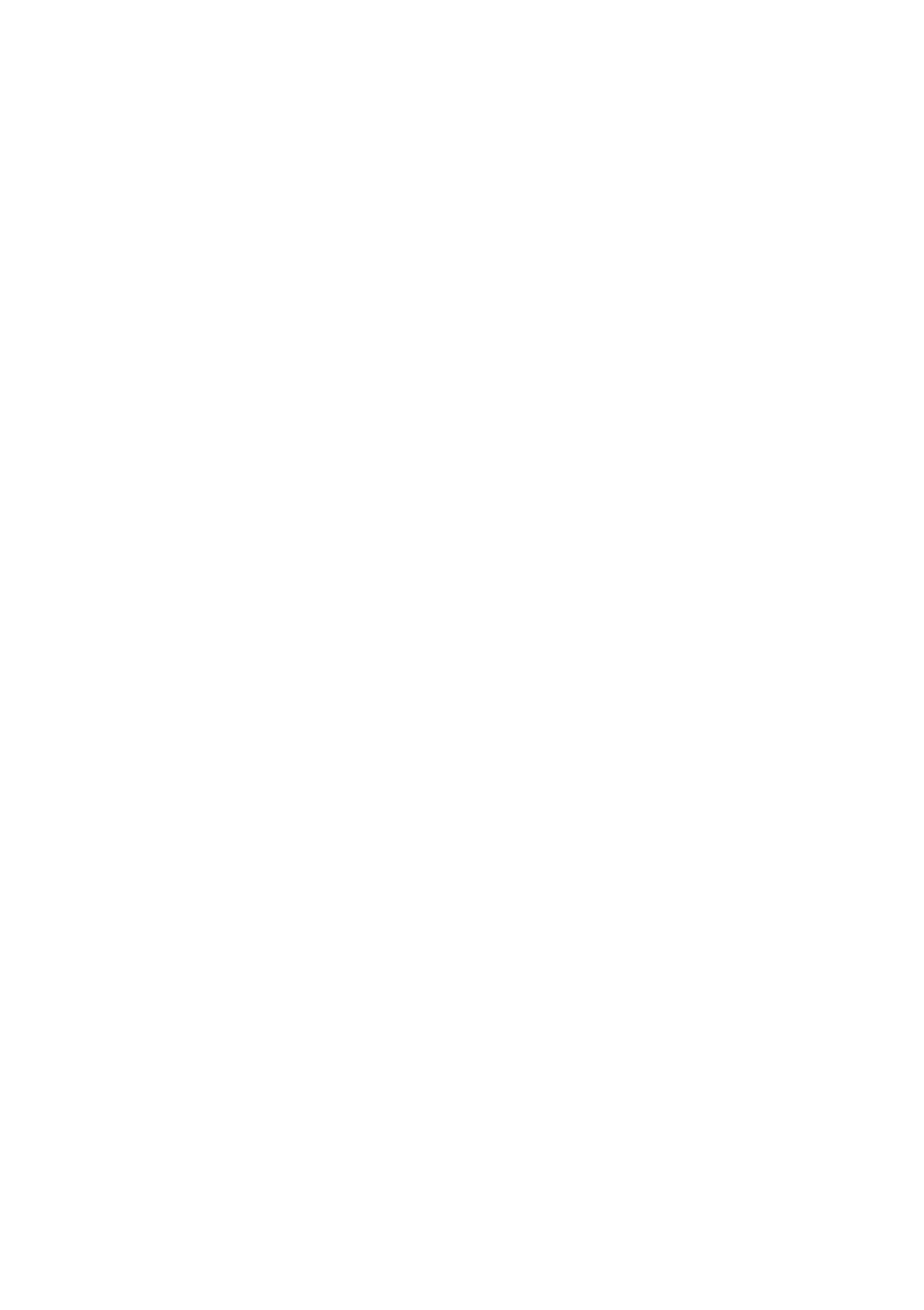A sustainable business is one that generates profits while improving societal and environmental conditions, whether through processes (operations) or outcomes (products). It's also a business that will be resilient and thrive in the long term.

There are **environmental, social and financial benefits** to leading sustainable business:

#### **It improves performance:**

Companies with good environmental and social performance tend to outperform companies with lower levels of environmental and social performances by 210 basis points on return on equity and by 110 points on return on assets (IFC 2015).

#### **It helps attract & retain staff:**

By investing in environmental measures and adhering to fair working practices, companies improve their employees' motivation and performance.

#### **It reinforces stakeholder relations:**

The implementation of sustainable business practices results in ongoing interactions outside the company thus strengthening its relationships with stakeholders.

#### **It increases brand value and reputation:**

The key purchasing driver for more than 40 percent of 30,000 consumers from 60 countries is the commitment of the company to the environment and social values (Nielsen, 2015).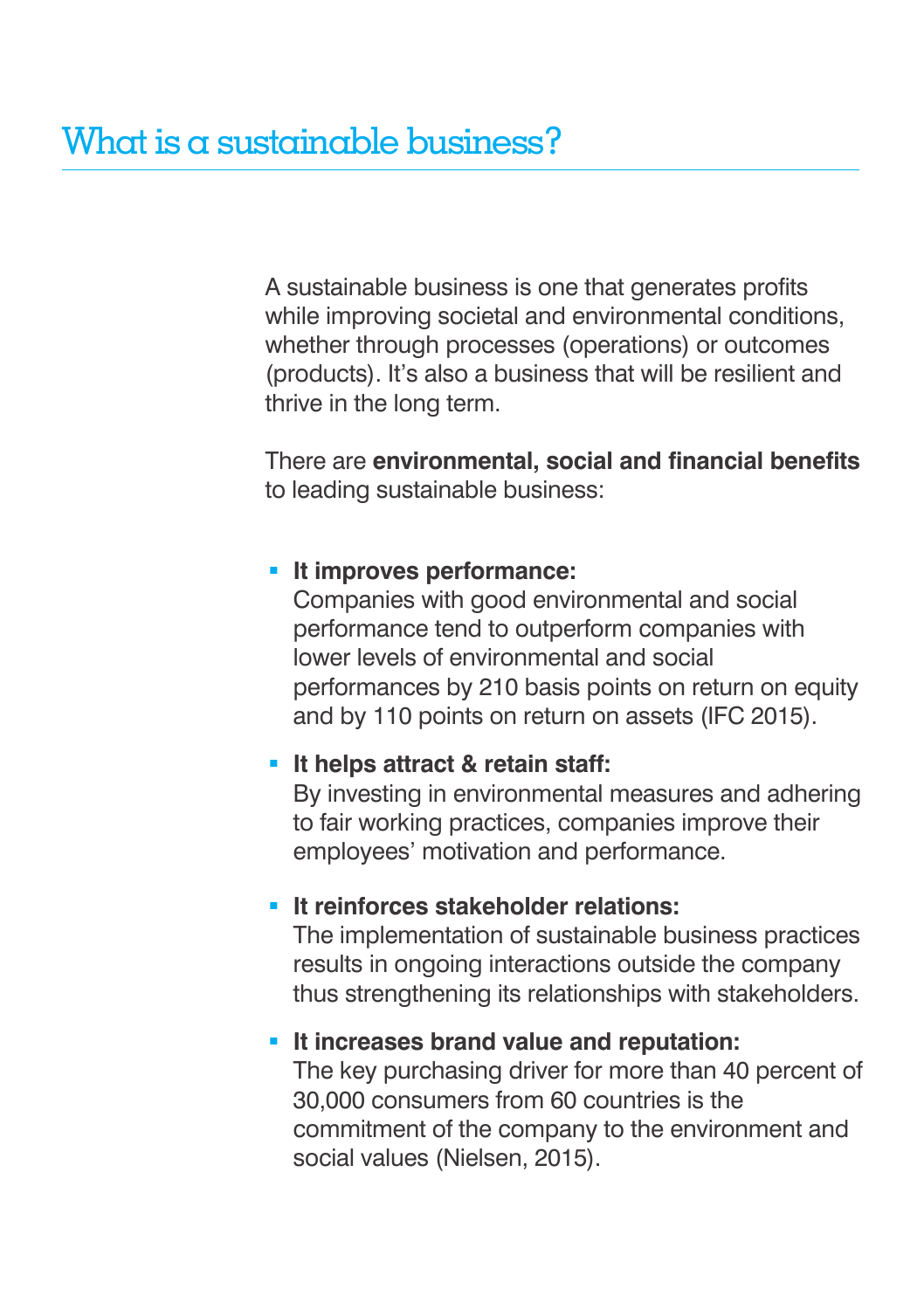A sustainable business, or a green business, has a positive impact on the global or local environment, community, society, and economy. In other words, it is a business that strives to operate on a triple bottom line basis, tracking its performance along financial, social and environmental dimensions.

**Trade for Sustainable Development (T4SD)** is an ITC programme that helps businesses, regardless of their position in the value chain, chart their path to more sustainable trade by better understanding the sustainability initiatives landscape and to connect with business partners.

T4SD provides these Sustainable Business and Institutional Support Guidelines to institutions that want to help businesses understand and implement sustainable practices. T4SD offers a set of sustainability tools, services and solutions designed for SMEs. To follow this process, the institution can host, implement and nurture an ITC T4SD Hub.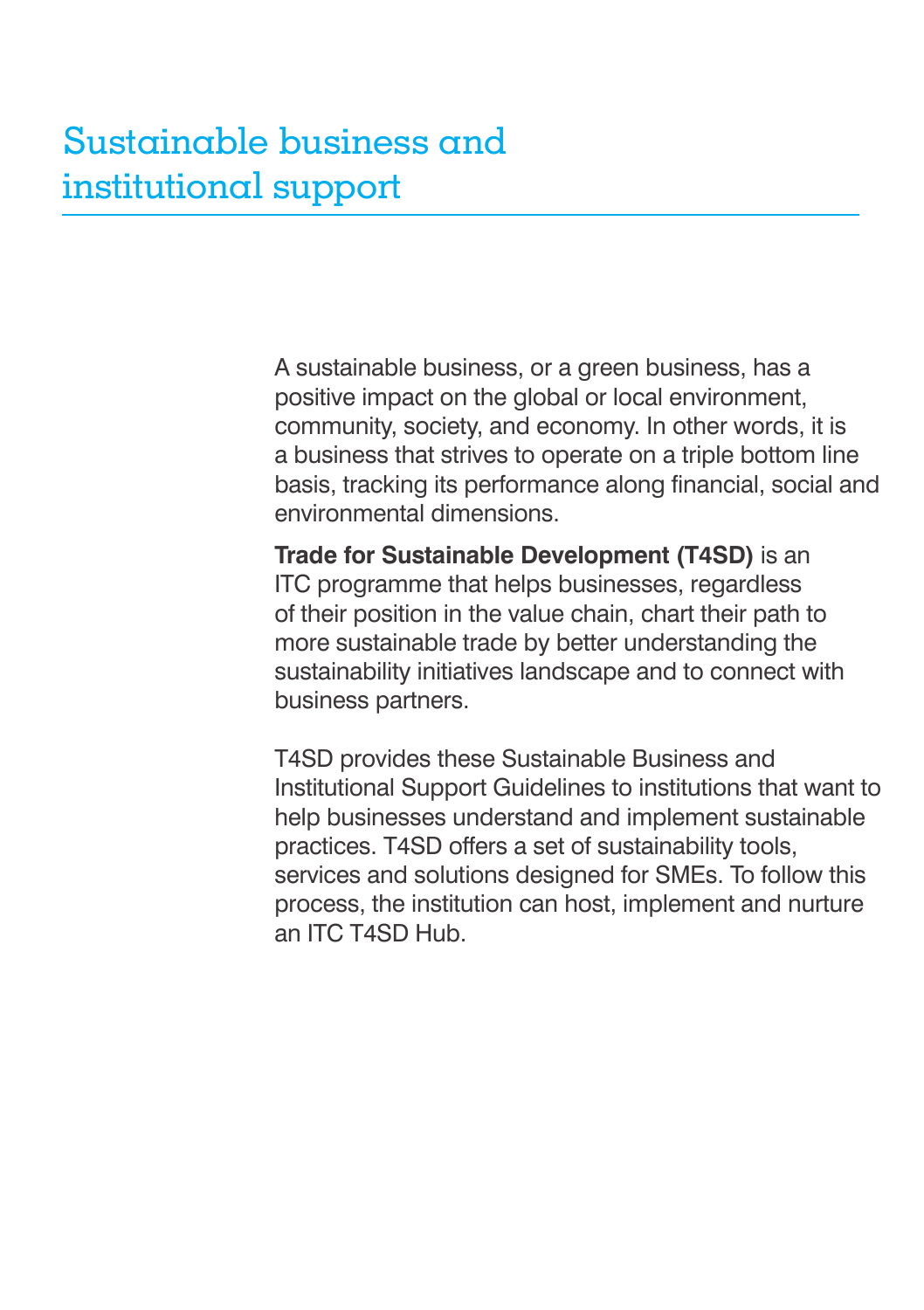

- Build awareness in the community
- Commit to becoming a sustainable role model and expert
- Understand beneficiaries' specific needs
- Collect business data on sustainability
- Assess whether the institutions' solutions are conducive to a sustainable economy
- Build a supportive ecosystem for sustainable businesses
- Inspire a "virtuous circle" of sustainability
- Become a Trade for Sustainable Development (T4SD) champion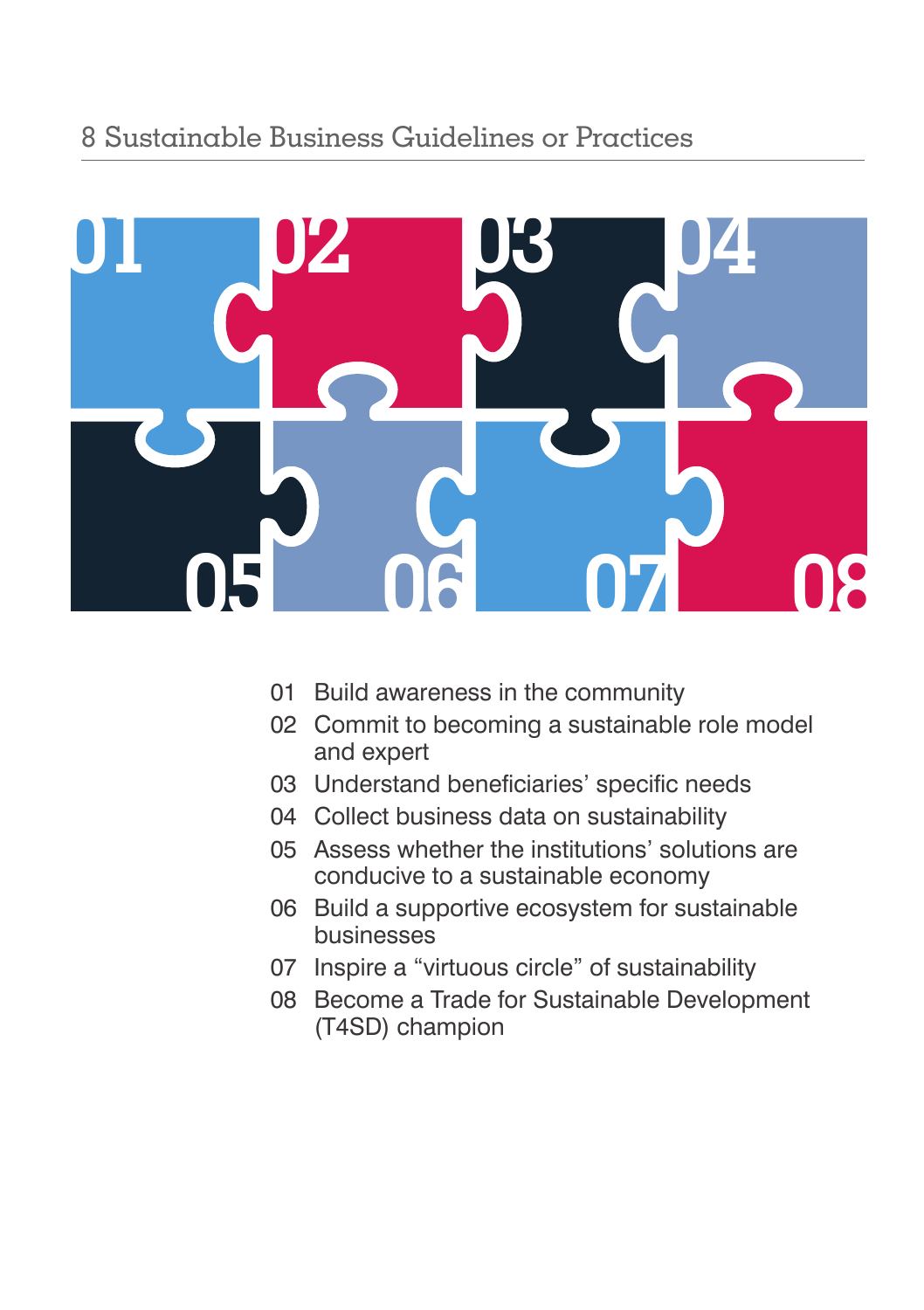

It is best to start by ensuring that there is awareness around sustainable businesses practices among institutional staff and the SME community in general. This starts with training staff on topics related to sustainability, sustainability norms and practices, sustainable market analysis tools, climate change and the circular economy. There are many useful resources available online, as well as national and local agencies that provide information, such as statistics or resource materials.

A key part of the process is to clarify intentions behind this new commitment. Engaging institutional staff and the SME community in defining what sustainable practices mean – and why they are good for business – will help build company-wide awareness and support. To help you get started, T4SD and other organizations provide some resources in the annex.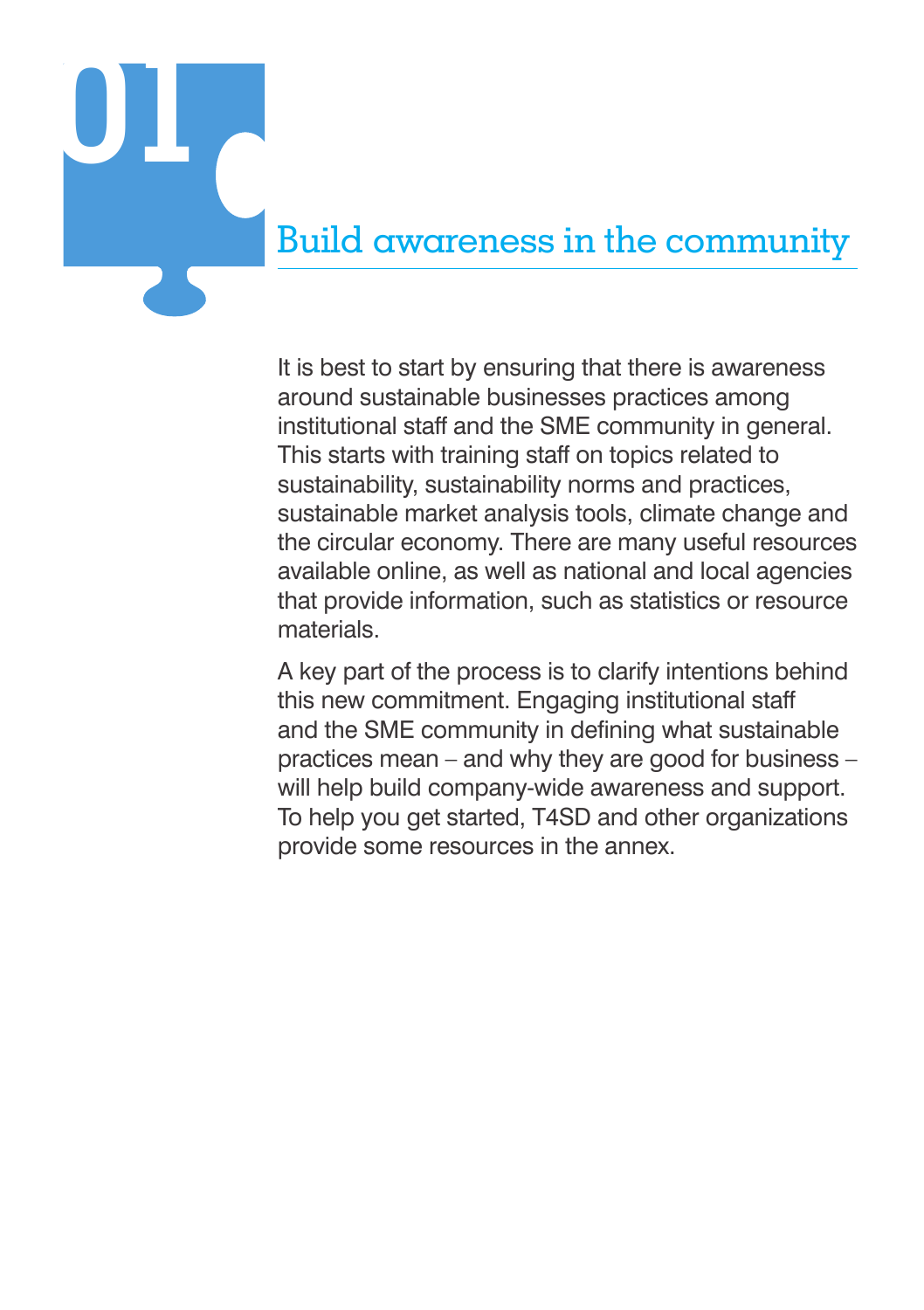

It is crucial that the leaders be fully on board with the new sustainability approach. A strong commitment from upper management is a critical success factor towards achieving a sustainable economy, and putting "words into actions".

A first step is to ensure that the institution has a sustainability mandate or that its mandate can be adjusted to include sustainability concerns.

Sustainable business practices start at the institutional level by:

- Publishing a CEO commitment to promote sustainable business practices;
- **Becoming a signatory to the "Trade for Sustainable"** Development (T4SD)" Principles: Sustainability, Transparency, Harmonization and Sustainable Development Goals (SDGs);
- Organising training for staff and modifying their way of working to promote sustainable economy;
- Creating a Sustainable Business technical unit or reinforcing an existing one and training the staff needed to offer the services to support businesses to implement green practices;
- **Communicating the institution's sustainability story** to stakeholders and beneficiaries.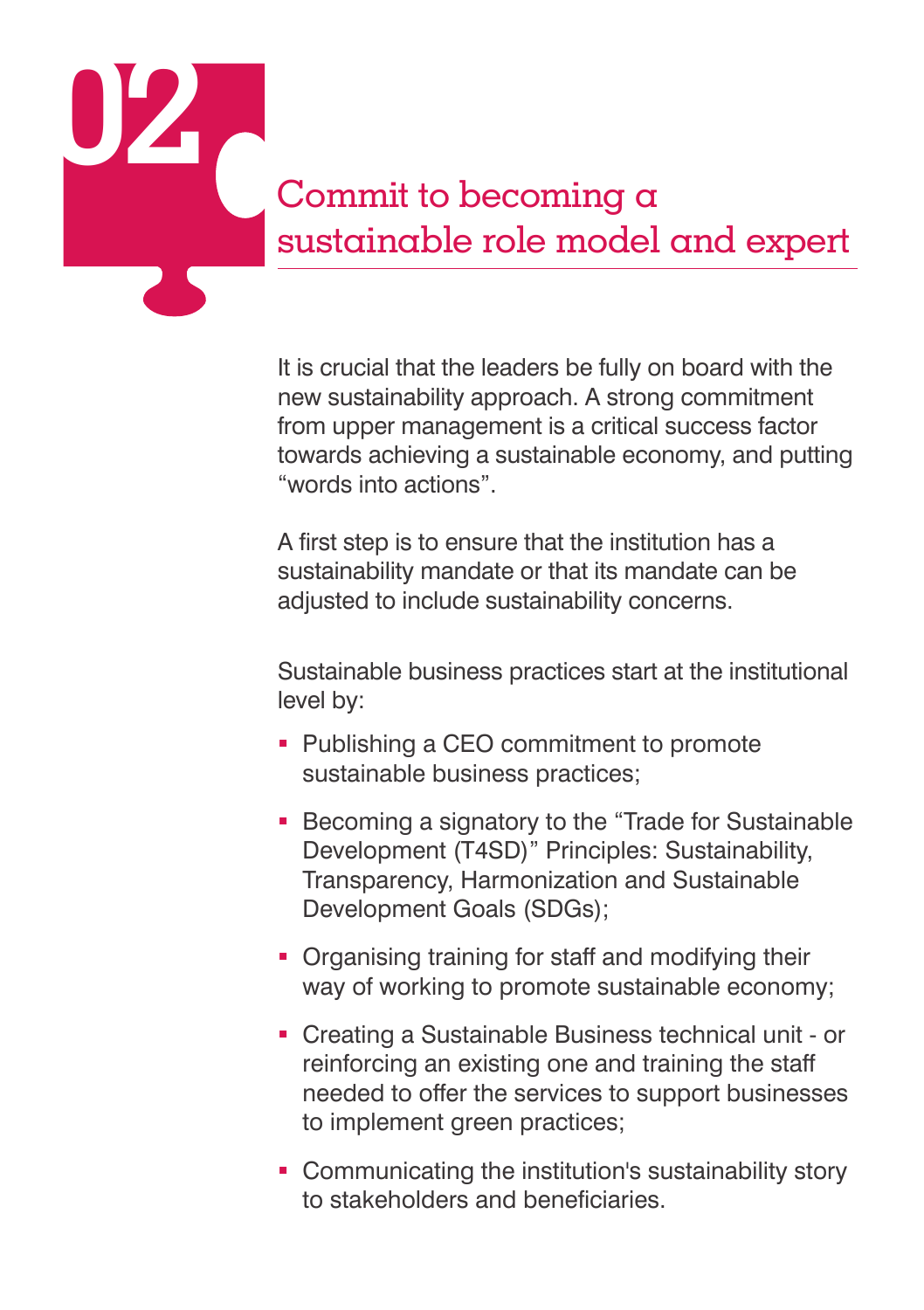

Businesses face challenges in understanding sustainable practices. They may also lack the technical and financial capacity to implement them. In some cases, there may be country-sector or market-specific challenges that prevent more sustainable practices and processes from taking place. Some steps that can be taken to support businesses include:

- Conducting a needs analysis through surveys and focus groups to identify priorities of the sector/ types of businesses and related sustainability challenges;
- **Organising awareness-raising workshops on the** sustainable economy and related topics based on the needs analysis results;
- Carrying out a "Sustainability Diagnostic Report" for each business by encouraging beneficiaries to make use (free of charge) of the Sustainability Map assessment tool.This diagnostic includes the sustainability performance against a certain sustainability norm or standard;
- Conducting meetings and workshops to clarify concerns and work together with the businesses to plan future interventions;
- Designating a focal point and creating a "Sustainable Business Network" and a "Community of Experts in Sustainable Economy".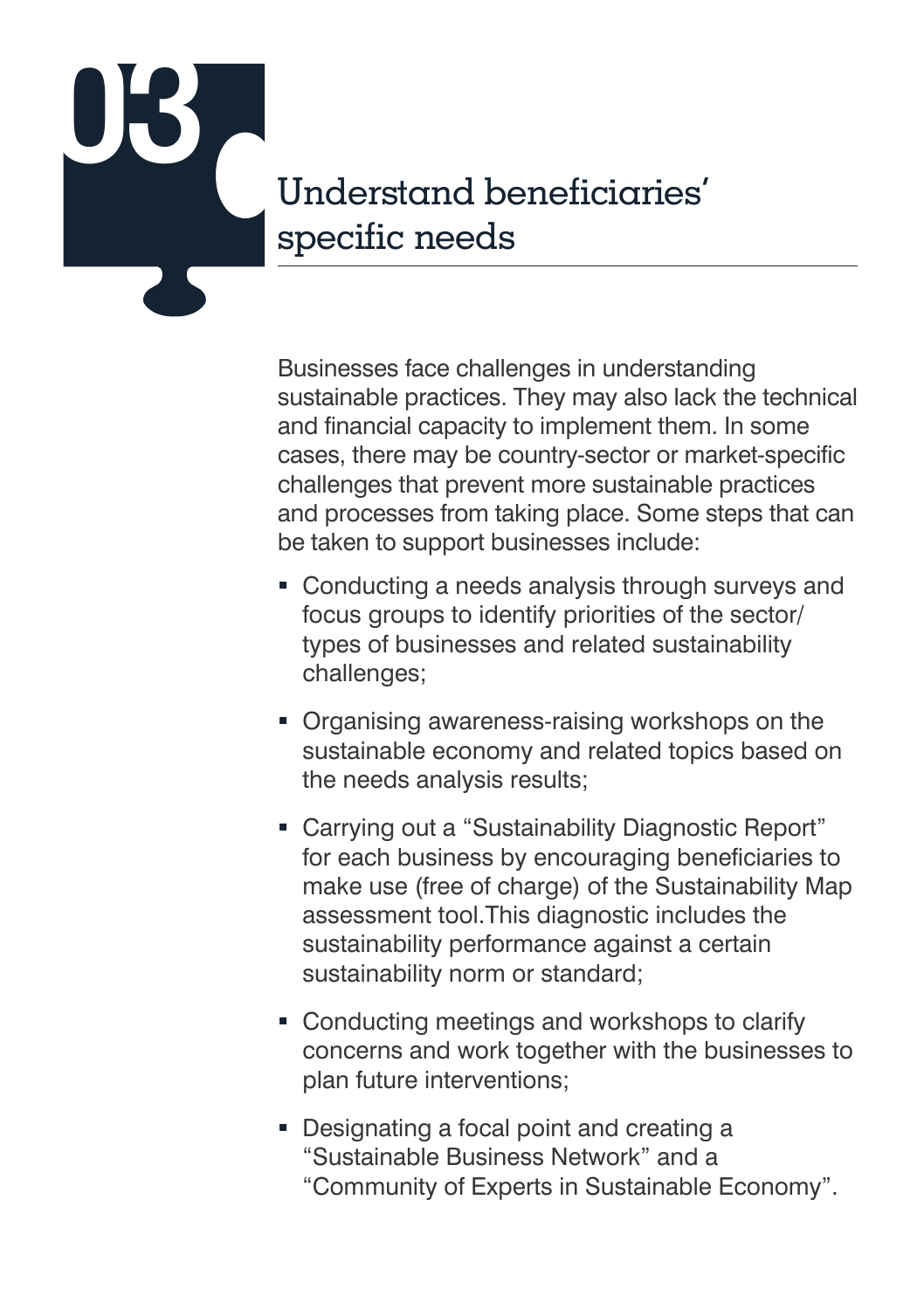

Many institutions lack the appropriate data to understand the importance and benefits of sustainable business. The following activities can address that information gap so that institutions can offer more targeted services and create a business case for wider engagement:

- Understanding and defining sustainable practices within the local and national contexts;
- Collecting information to understand the proportion of businesses implementing sustainable practices;
- Revising performance indicators so they can be disaggregated by sustainable and conventional businesses;
- Ensuring access to the appropriate tools (for example, data fields in a CRM database) to record and report on this information accurately;
- Promoting transparency on the overall institutional commitment by setting, measuring and reporting on clear sustainable business targets.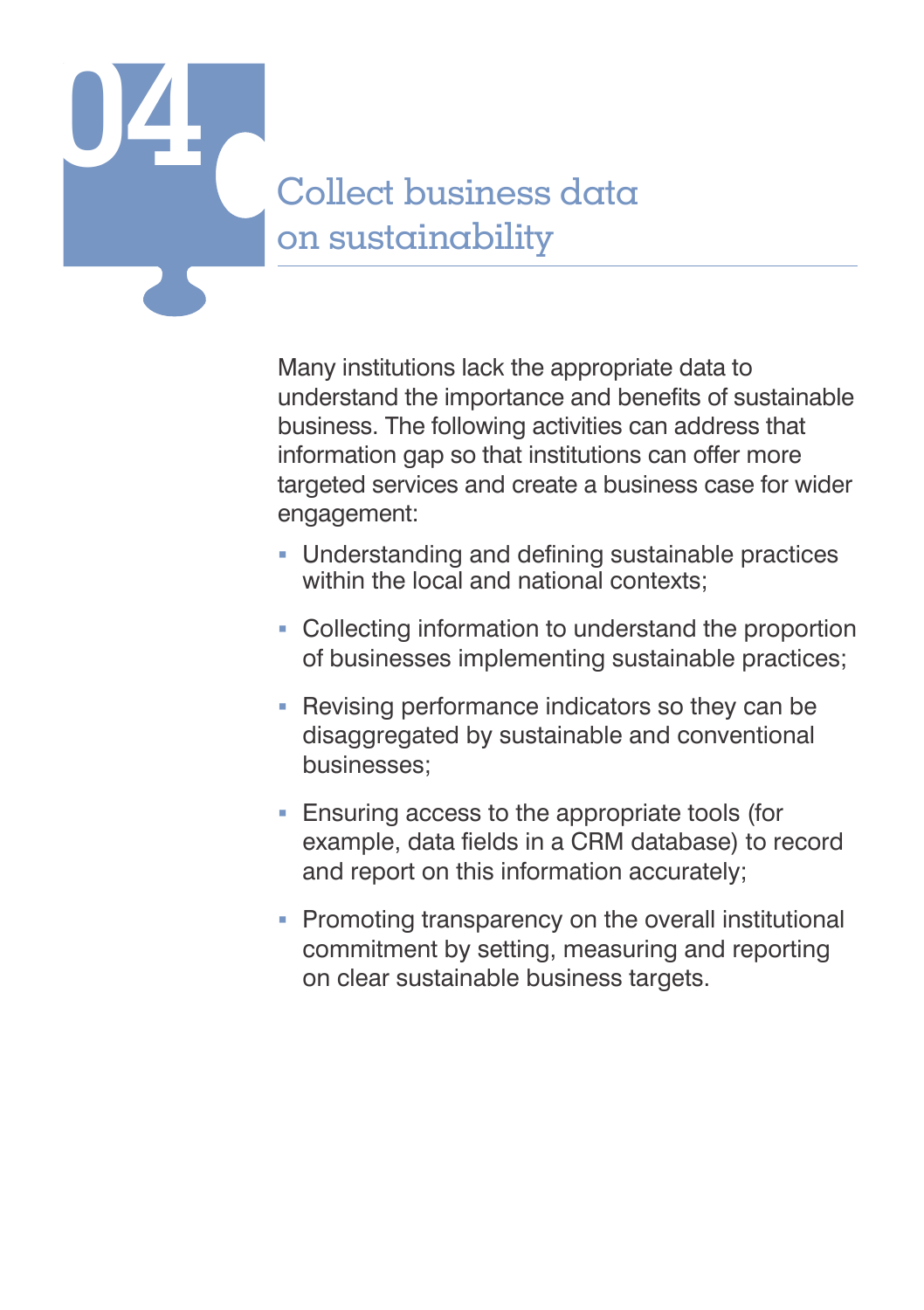# **05** Assess whether solutions are conducive to a sustainable economy

Institutions should review their service portfolio to address the different needs of businesses that would like to become more sustainable. Activities include:

- **Considering businesses' needs and prioritising** budget allocation to support services differentiation;
- **Understanding the barriers that may prevent** businesses from implementing and promoting sustainable practices and solutions;
- **Preparing communications material to raise** awareness on the benefits of a sustainable economy for businesses;
- Placing a special focus on helping sustainable businesses access financing;
- **Prioritising support for sustainable businesses;**
- **Developing a business model for technical** assistance to support SMEs' transition to a sustainable economy;
- **Showcasing sustainable businesses at sponsored** trade events;
- Pushing back against any legal and/or regulatory barriers that could negatively affect a company's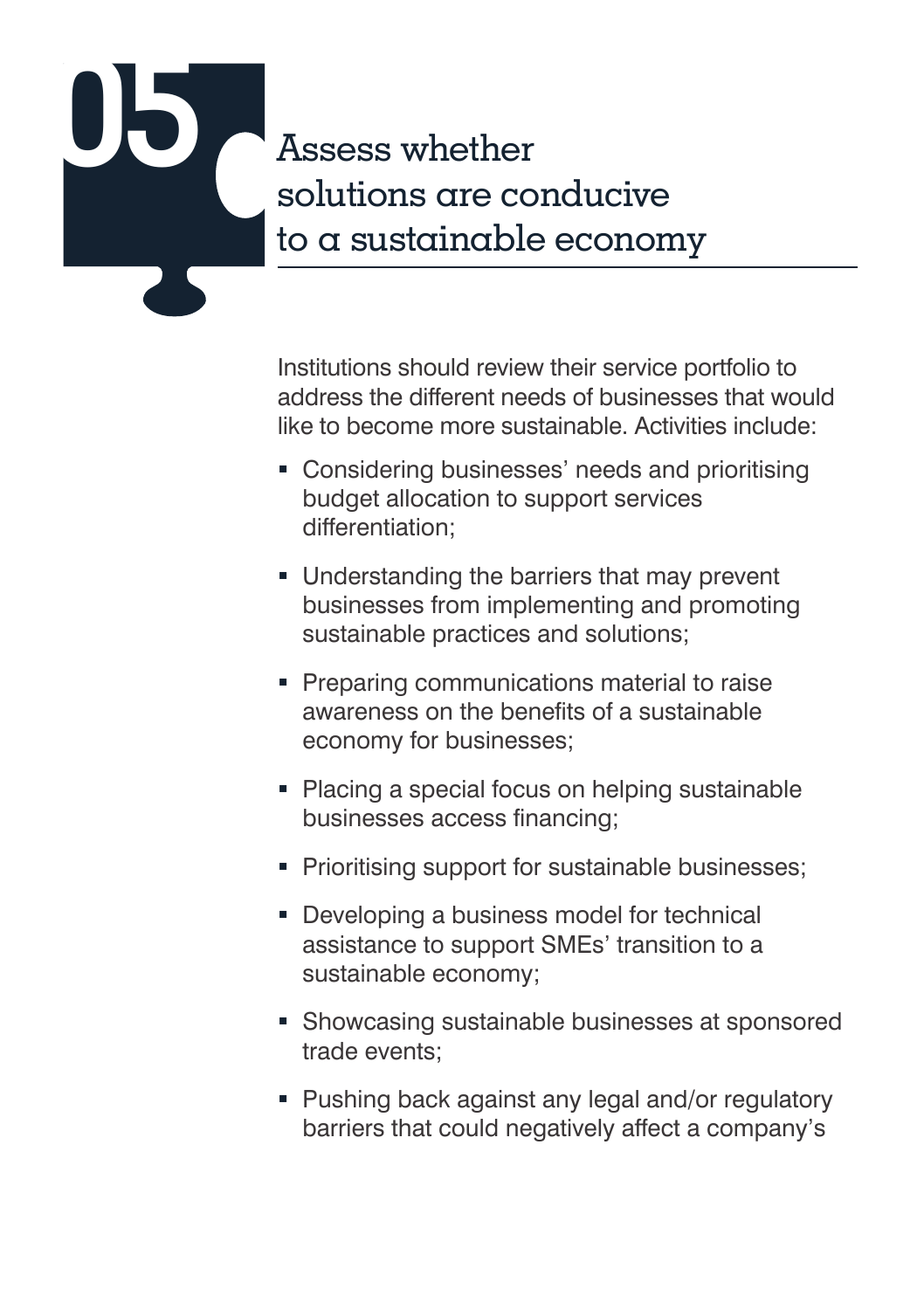

As the institution is undertaking and supporting transformative change, it needs to affect the wider ecosystem and connect with other institutions. This includes public and private agencies, industrial associations, financial and technical institutions.

- **I** Identify the key public and private partners needed to build a supportive ecosystem for sustainable business;
- Share knowledge/expertise at an institutional level and create networks among beneficiaries;
- **Facilitate the development of sustainable business** associations;
- Advocate for specific changes to trade and policy and trade facilitation process with respect to sustainable production and trade business practices;
- Advocate for sustainable procurement in-house while promoting the practice within a wider network.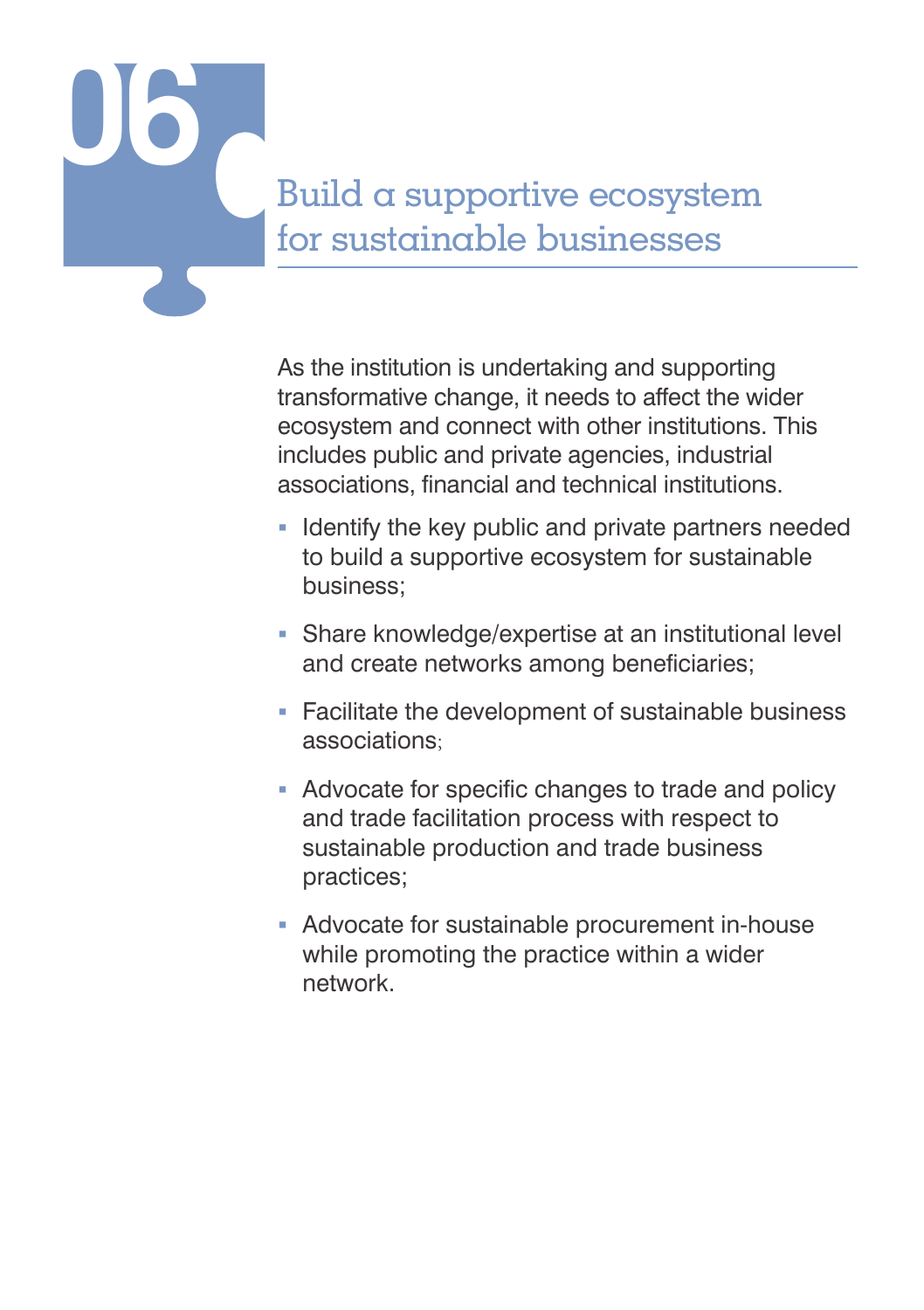

When sustainable businesses communicate their success, experiences and stories to others, the urge to produce more sustainably can become contagious. Visibility and communication are very powerful mechanisms towards promoting sustainable businesses.

- **Communicate the success stories of sustainable** businesses via existing channels – websites, newsletters, brochures, social media (Twitter, Facebook, etc.) press releases, conferences;
- **Use examples of sustainable businesses in training** programmes;
- Consider developing special awards categories to showcase successful sustainable businesses.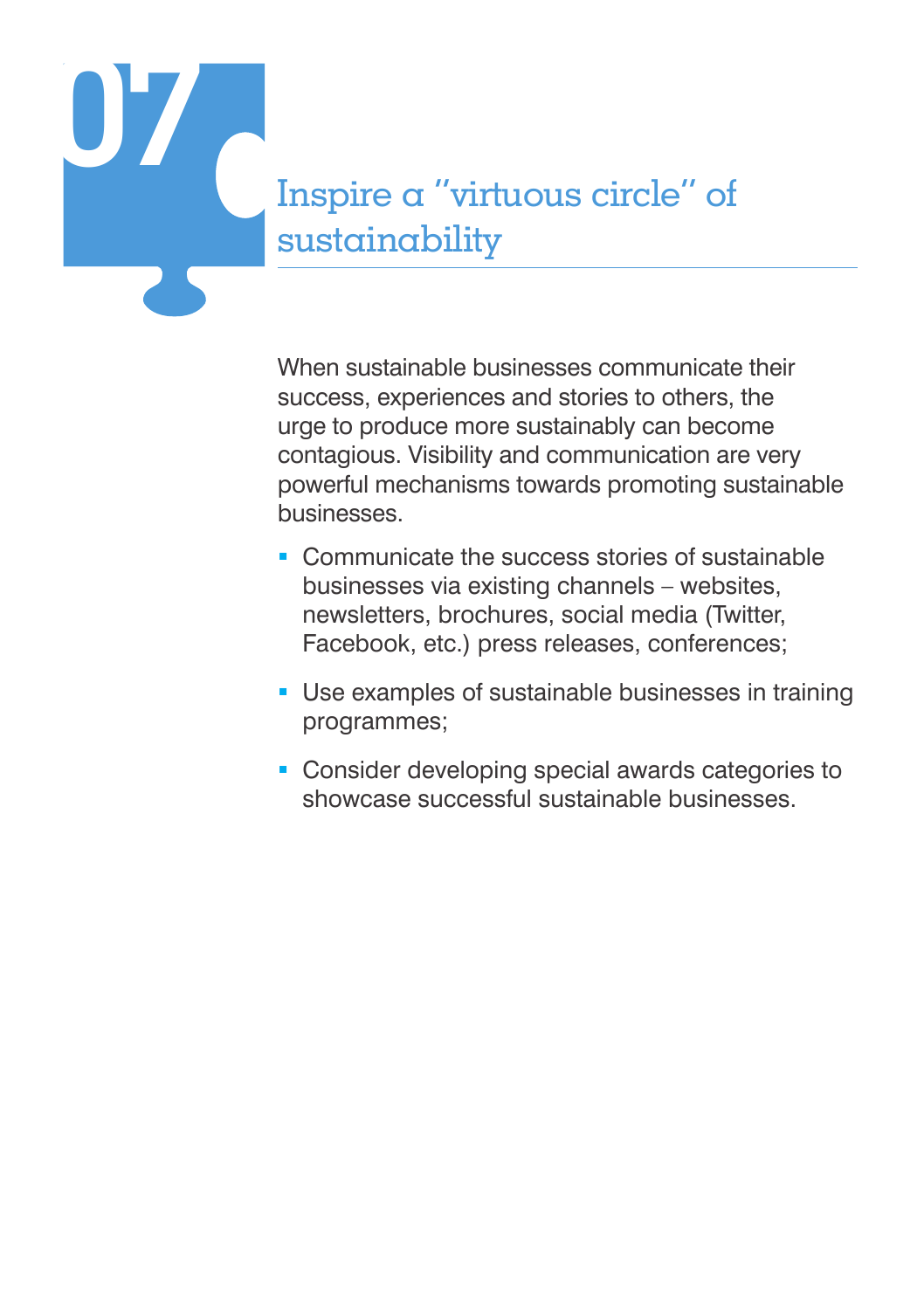

The Trade for Sustainable Development (T4SD) programme of ITC (www.intracen.org/t4sd ) provides tools, platforms and networks that institutions can use to shape and implement their sustainability commitments. This includes becoming a T4SD partner institution by signing our T4SD Principles, registering beneficiary businesses on the Network module of the Sustainability Map, and including staff and consultants into the Community module of Sustainability Map.

Joining T4SD is easy:

- **Become a signatory to the T4SD Principles** (Sustainability, Transparency, Harmonization, Sustainable Development Goals);
- **Join the Network and Community modules of** Sustainability Map (www.sustainabilitymap.org );
- **Support businesses by implementing the advice in** this brochure with a special focus on networking partners and advocating for transformative change;
- Contact us at standardsmap@intracen.org or sustainability@intracen.org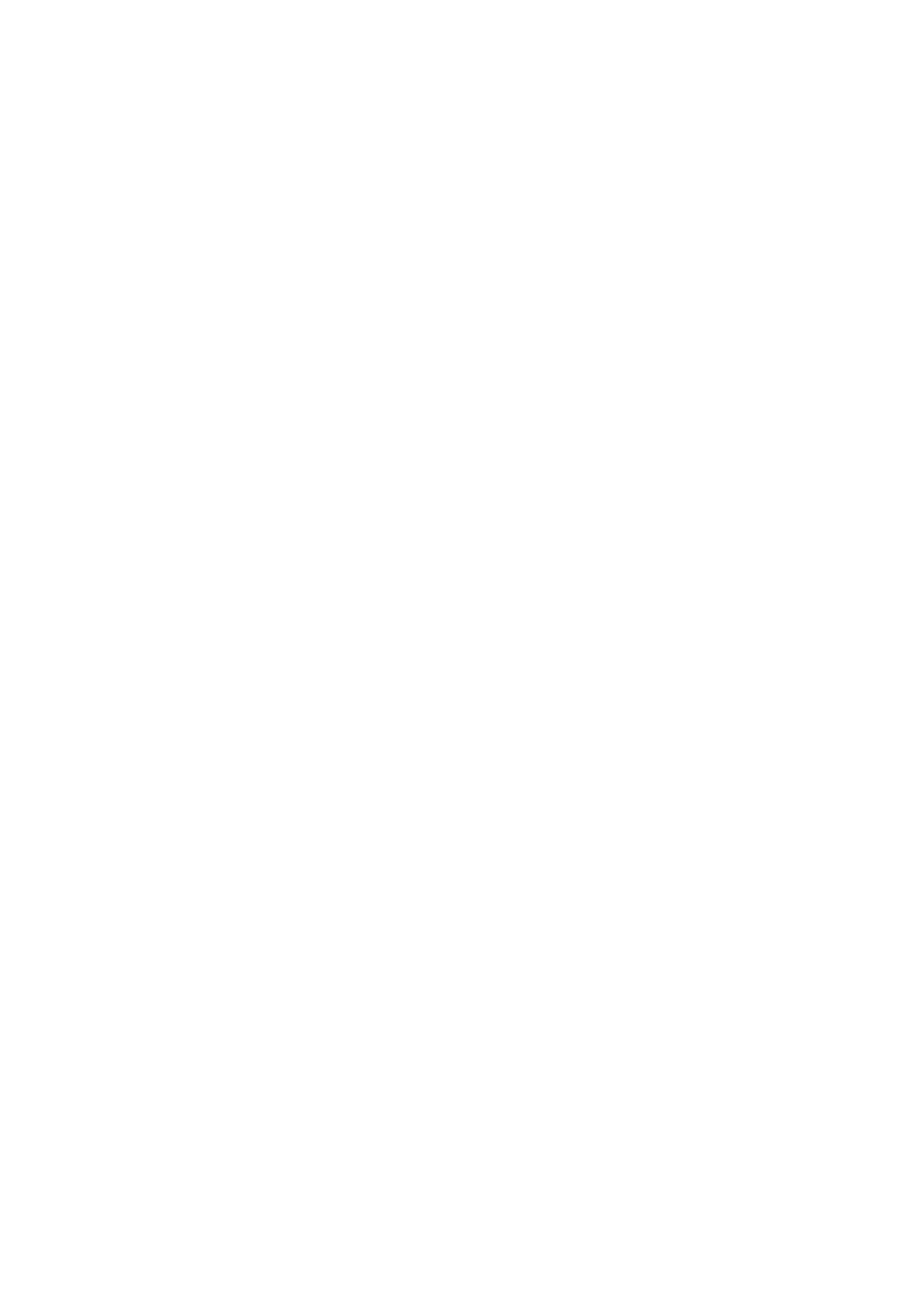## List of tools and resources

Build awareness in the community **01**

> The Business Case for Sustainability (International Finance Corporation - IFC): www.ifc.org/wps/wcm/connect/topics\_ext\_content/ifc\_ external corporate site/sustainability-at-ifc/business-case

T4SD E-learning courses and material: learning.intracen.org/course/info.php?id=205

Consult with the T4SD team for webinars/on the field trainings: standardsmap@intracen.org o sustainability@ intracen.org

Access free of charge the T4SD Sustainability Map tool to understand sustainable consumption, production and trade trends:

www.sustainabilitymap.org



#### Commit to becoming a sustainable role model and expert

Become a signatory to the T4SD Principles: www.intracen.org/itc/market-info-tools/voluntary-standards/t4sdprinciples-and-signatories

Consult the T4SD publications related to Sustainability Norms and Value Chains: www.intracen.org/T4SD/Publications

Join the T4SD Community of Sustainability Experts: www.sustainabilitymap.org/community

Tips for telling your sustainability story: www.sustainabledestination.org/wp-content/uploads/2014/01/ Communicating-Sustainability.pdf

Educational resources on the Circular Economy - Ellen MacArthur Foundation: www.kumu.io/ellenmacarthurfoundation/educationalresources#ce-general-resources-map/key-for-general-resourcesmap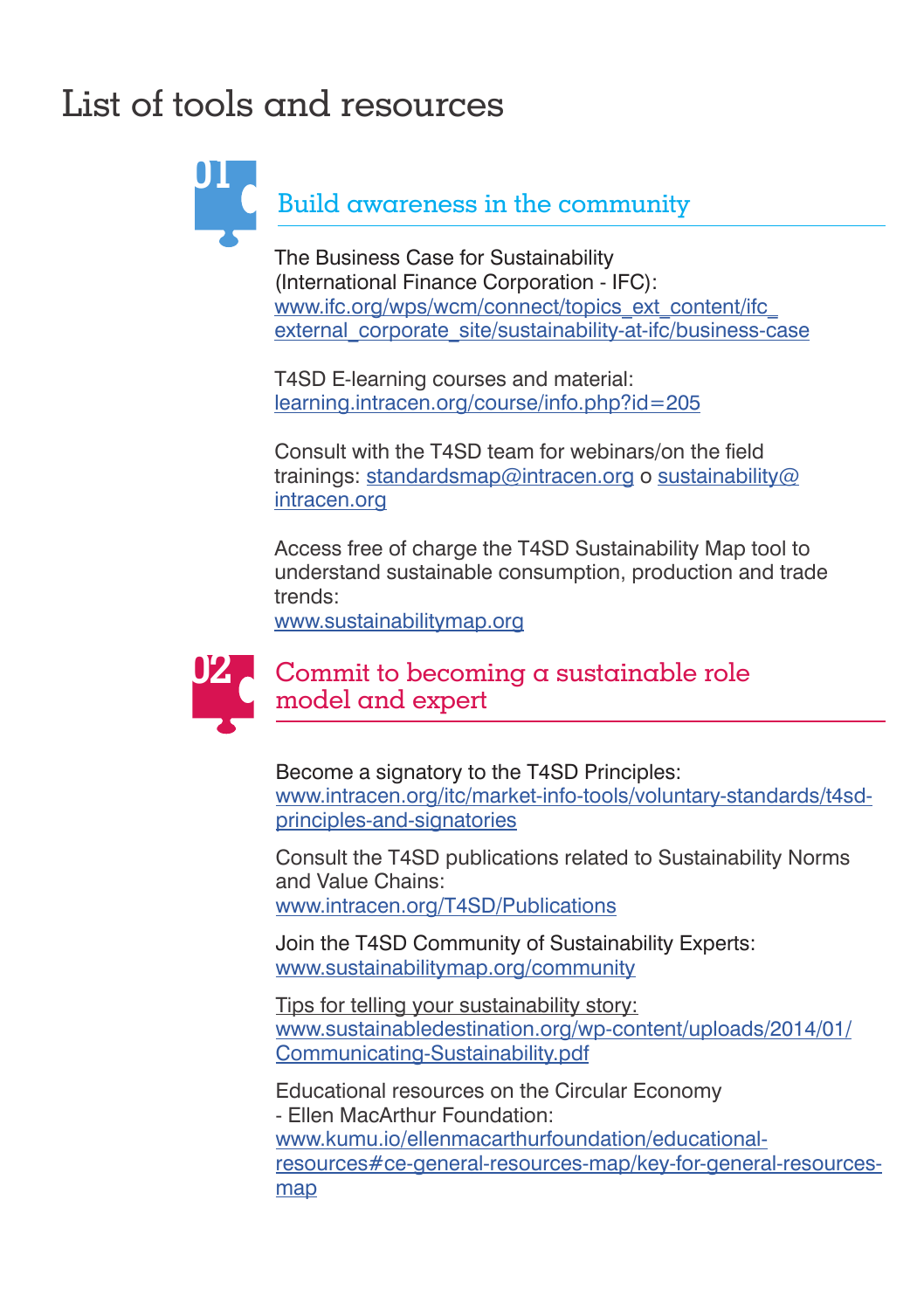

#### Understand beneficiaries' specific needs

Prepare the Sustainability Diagnostic Report for your company members:

www.sustainabilitymap.org/standard-identify

Create your network of beneficiaries using the Sustainability Map Network module: www.sustainabilitymap.org/publicnetwork

Create your Community of Sustainability Experts using the Sustainability Map Community module: www.sustainabilitymap.org/community



### Collect business data on sustainability **04**

Access freely the T4SD Sustainability Map tool to collect business data on sustainability using the Sustainability Network module: www.sustainabilitymap.org/network

The Sustainability Imperative - New Insights on Consumer Expectations 2015 (Nielsen): www.nielsen.com/content/dam/nielsenglobal/dk/docs/globalsustainability-report-oct-2015.pdf

Suggest key indicators to collect business data on sustainability. Would you like to get inspired? Reach out to the T4SD team and request the SDG Contribution assessment tool for businesses: cabrera@intracen.org



#### Assess whether solutions are conducive to a sustainable economy

Find training material in the Community Module of Sustainability Map:

www.sustainabilitymap.org/community

Access to funds for start-ups: www.secostartupfund.ch

Learn about green and sustainable practices by accessing the Standards Module: www.sustainabilitymap.org/standard-identify/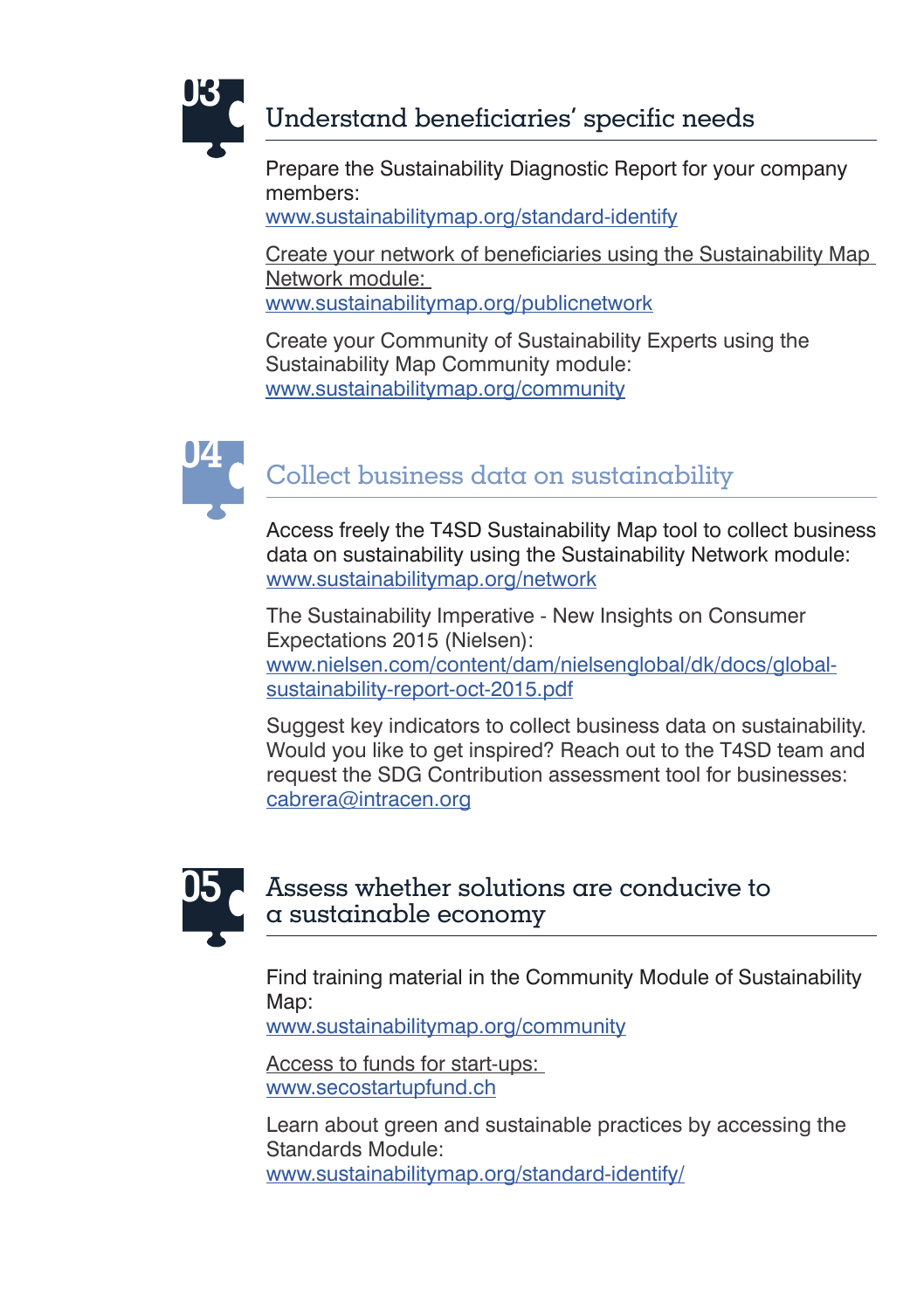

Become a signatory to the T4SD Principles: www.intracen.org/itc/market-info-tools/voluntary-standards/t4sdprinciples-and-signatories/

Sustainable Public Procurement: A Global Review - The United Nations Environment Programme (UNEP): www.globalecolabelling.net/assets/Documents/unep-spp-report. pdf

Access to other ITC Market Analysis tools that would help you to guide your beneficiaries to access (sustainable) markets: www.intracen.org/itc/market-info-tools/market-analysis-tools/



### Inspire a "virtuous circle" of sustainability

Get some inspiration about the Sustainability Business Awards by the Global Initiative: www.sustainablebusinessawards.com/about/

Visit the ISEAL Global Impact platform to, learn about outcomes, impacts and the business case for sustainability initiatives: www.isealalliance.org/about-iseal/our-work/global-impactsplatform



#### Become a Trade for Sustainable Development (T4SD) Champion

Become a signatory to the T4SD Principles: www.intracen.org/itc/market-info-tools/voluntary-standards/t4sdprinciples-and-signatories/

Access freely the T4SD Sustainability Map tool to understand sustainable consumption, production and trade trends: www.sustainabilitymap.org/